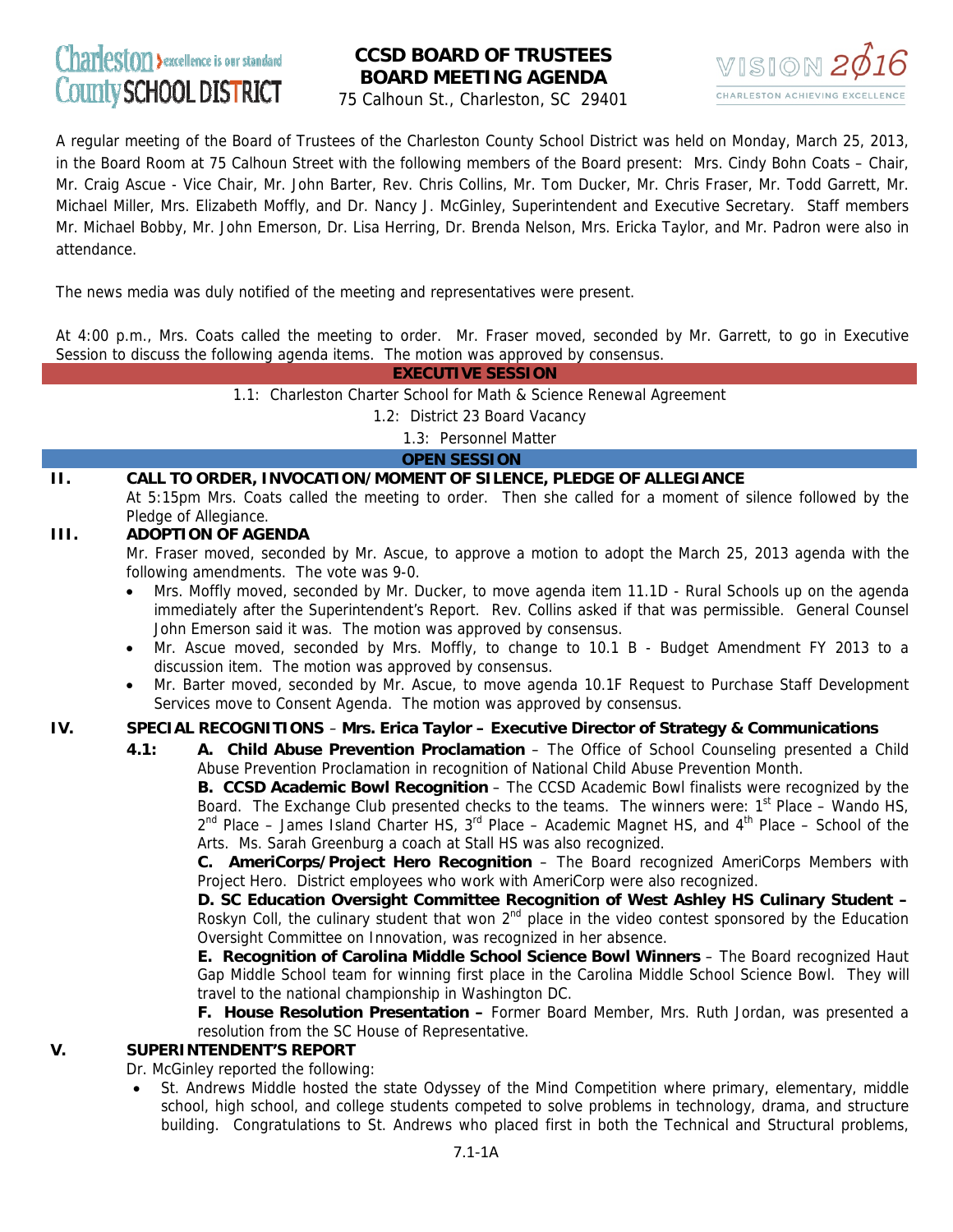and West Ashley Middle who placed second in the Drama problem.

- Dr. Nelson was recognized for organizing the Second Annual Girls Summit: Raising Successful Daughters in the  $21<sup>st</sup>$  Century two week ago. The summit had a resource fair for parents and daughters and was an impactful event from start to finish.
- Dr. McGinley reminded everyone about the District's social media presence Face Book and Twitter and invited to sign up to receive timely information.
- An "app" called Common Core Standards is available online for free from app stores or from Mastery Connects. This app makes it easy to access the standards for all grades from any mobile device. It includes synthesized College and Career Readiness Standards for Language Arts and traditional and integrated pathways for Math. Parents were encouraged to download and use with students.

Mrs. Moffly inquired about a Legislation decision to reverse the Common Core Decision. However, it was determined that legislation had not been approved at this time.

## **Agenda item 11.1D was moved here:**

Mrs. Moffly moved, seconded by Mr. Garrett, to reverse the decision the Board approved on January 28, 2013.

Mrs. Coats asked if the intent was to stop scheduled construction projects. Mrs. Moffly said it was necessary to have community engagement to receive input from the James Island community. Mr. Ducker asked if the motion was inclusive of the Head Start decision. Mrs. Moffly said at a Board Workshop, the Board recommendation to staff was to investigate. Rev. Collins said the decision made on January 28<sup>th</sup> was a bad one and the recommendation should have been broken down into individual parts. Mr. Fraser agreed. Then he asked Mrs. Moffly to amend motion to separate the motions.

Dr. McGinley also responded to questions about the Community Task Force stating that it replaced the Neighborhood Planning Team. The Board added some positions and that was shared with Constituent Board. That was the construct to enable Community Task Force. The only activity involving students is the actions for District 1 and District 23 student movement.

Mrs. Coats read the following motion approved by the Board on January 28, 2013:

#### **District 1:**

- Grow St. James-Santee to become a PK-8 school in 2015-16. Testimony from parents indicates a greater likelihood to keep students in if this is a PK to 8 school.
- Allow St. James-Santee to keep  $6<sup>th</sup>$  graders and add in  $7<sup>th</sup>$  grade in 2013.

## **District 3:**

- Head Start remains in annex while Murray LaSaine ES goes through building renovations to facilitate the maturation of the Montessori program in the new building.
- Murray LaSaine ES moves into swing space at James Island ES in summer 2014.
- James Island ES will take Murray LaSaine ES students who do not opt for Montessori program.

## **District 23:**

- For 2013 move  $6<sup>th</sup>$  grades to Baptist Hill MHS.
- As of 01/02/13 projected enrollment for Jane Edwards Elementary for 2013-14 is under 100 students in grades PK-5.

Mrs. Coats said the Community Planning Team was not a part of the recommendation. However, it was incorporated per Mrs. Moffly's inquiry.

Mr. Fraser said he was prepared to make a motion regarding District 1 and District 23. However he didn't feel it was fair to change the District 3 motion since it wasn't properly noticed. Rev. Collins suggested the Board going to Murray LaSaine to receive input from that community.

Mrs. Coats said the motion on the table from Mrs. Moffly would reverse all of the decisions approved earlier. Mrs. Moffly said she only wanted to vote on decisions related to District 23, District 1.

After Mrs. Moffly withdrew her motion, Mr. Fraser moved, seconded by Rev. Collins, to reverse the grade configuration decisions made January 28<sup>th</sup> (6<sup>th</sup> grade in District 23, transferring students to St. James Santee in District 1). The motion was approved 9-0.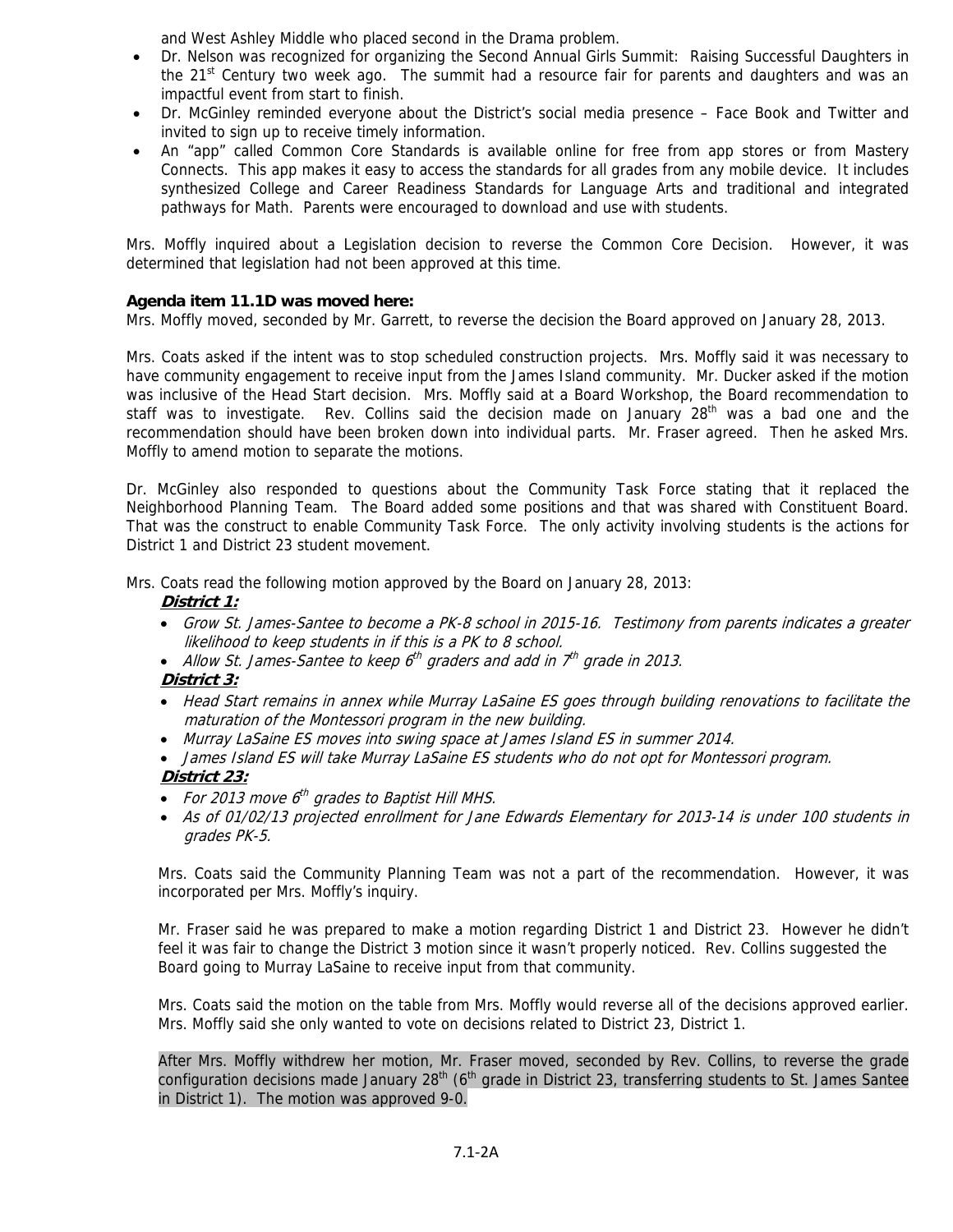Mr. Barter asked if more sixth grade classes should be established in District 23 or should students have the option of going to Baptist Hill HS since teacher contracts issuance is approaching in April and given the existing concerns about middle school in District 23.

Mr. Miller said at the last District 23 community meeting parents expressed concerns related to having sixth grade students on a high school campus (Baptist Hill HS). He said more engagement with  $4<sup>th</sup>$  and  $5<sup>th</sup>$  grade parents was needed. Mrs. Coats agreed and suggested that at this time it could a monetary issue. Then she asked if it should be an action item on the next board agenda. Mr. Fraser said he would support it. Mrs. Moffly said she would also like to move in that direction. Mr. Miller said he wouldn't want the majority of MS teachers housed at Baptist Hill High. He preferred having the number of teachers determined by student enrollment. Mrs. Coats said student enrollment would determine teacher assignment.

At this time, Mr. Fraser moved, seconded by Mr. Garrett, to establish a voluntary sixth grade class at Baptist Hill HS. The motion was approved 6-3 (Collins, Miller and Moffly opposed).

Rev. Collins said the decision approved by the Board may have an impact with low student enrollment. However, Mr. Ducker said it would give parents a choice to keep students at elementary schools or move them to Baptist Hill HS. Mr. Barter added that the offer to Jane Edwards and other District 23 schools is an opportunity to select a more integrated Middle School.

Dr. McGinley said she shared the configuration for sixth grade in a separate building at Baptist Hill HS campus with the Board at a recent workshop. Parents could schedule visits to review Baptist Hill HS option. Mr. Ascue inquired further about educating students at Baptist Hill HS. Dr. McGinley said only a small number of teachers would have to be added to Baptist Hill HS since middle school certified teachers are already there.

Rev. Collins asked about courses offered to students at Lincoln and said staff should present the plan of courses at schools before the Board votes on the decision.

Mrs. Coats said she wanted the same level of quality for all sixth grade programs. Dr. McGinley said Middle School certified teachers are not in elementary school settings. It would be difficult to have the four content knowledge teachers in a school with only one sixth-grade class. Then she said when grades  $6-8<sup>th</sup>$  are in the same setting, they would have the content courses.

Mrs. Moffly said she prefer having sixth grade students in elementary schools because that is a critical time for students whose hormones are raging. Mr. Barter said he, Mr. Ducker, and Mrs. Moffly support the same level education in rural school environments. He requested the information from staff in an upcoming Board Update.

Ms. Kala Goodwine, Principal at Baptist Hill Middle High School, addressed the Board in support of having sixth grade at her school. She said elementary school teachers can't offer what Middle/HS setting could offer in the program of studies. She commented on virtual courses and foreign languages offered and said while the community buy in is appreciated Baptist Hill Middle High is prepared to offer the best Middle School education in District 23.

## **VI. VISITORS, PUBLIC COMMUNICATIONS**

- 1. Ms. Anne Knight Watson expressed concerns about grade configurations in District 1 and questioned why configurations weren't done earlier when the McClellanville Middle School was closed.
- 2. Dr. Dilligard announced the formation of the new Coalition of Citizens for Schools that Work (CCSW), a group that was organized to address common issues and concerns regarding the operation of schools in CCSD. The group is an outgrowth of the Burke High School Foundation which initiated a project to address the future of Burke High School. The purpose of CCSW is to ensure that all children in CCSD receive the best education possible and that all students have equal and equitable access to a quality education. CCSW is composed of representatives from neighborhood/community associations, alumni associations, community foundations, constituent boards, civic groups, and interested persons.
- 3. Ms. Matasse LeQue, a member of the Coalition of Citizens for Schools that Work, addressed the Board about the new plan for Burke and urged the Board to consider all students in the plan to include those currently enrolled at Burke and those residing in the neighborhood. She further urged staff to consider needs of students and provide summer school or after school curriculum to make Burke HS competitive.
- 4. Ms. Sara Mack, a member of the Coalition of Citizens for Schools that Work, asked the Board to consider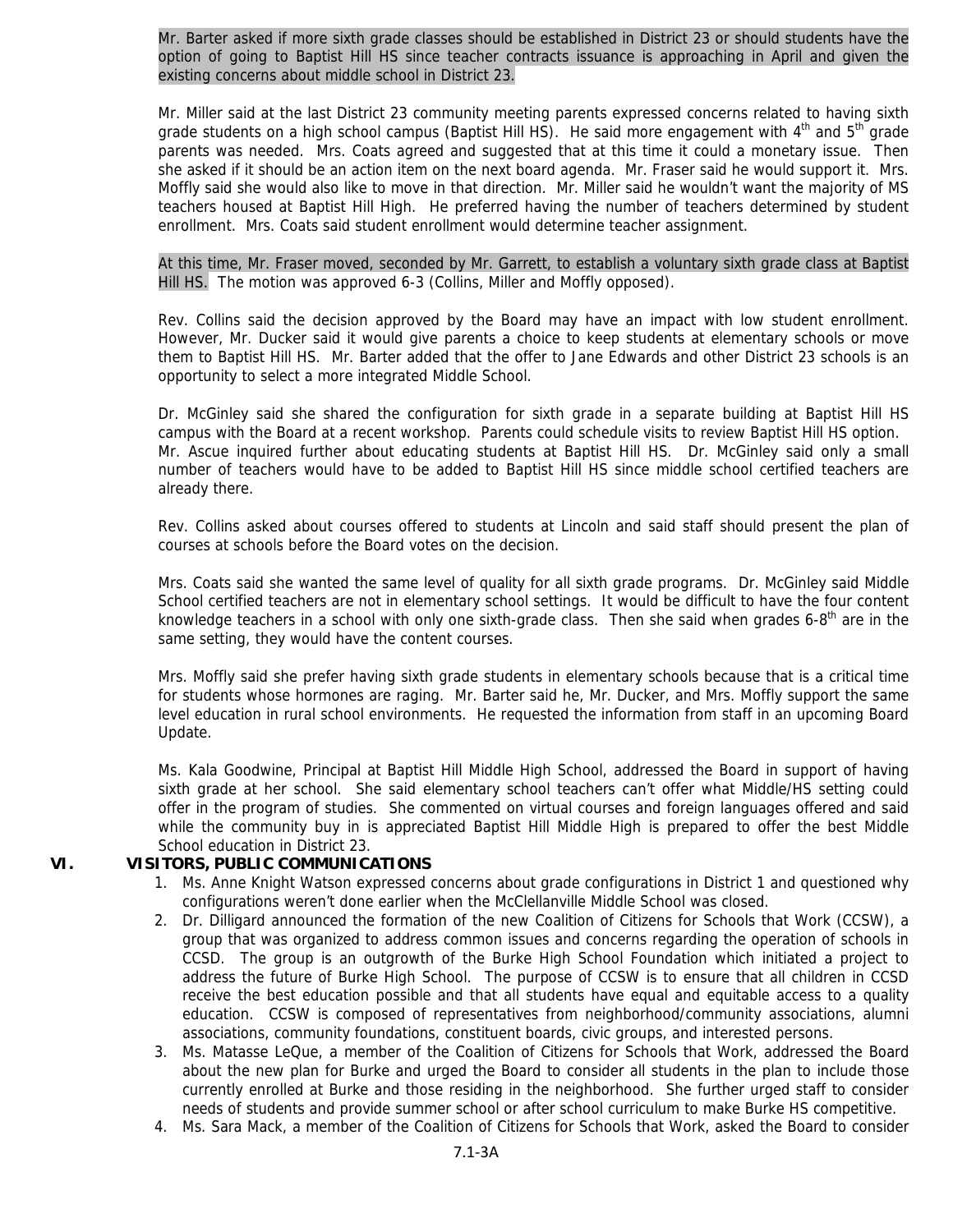proposal regarding making Sanders Clyde a stand-alone school. If the school is changed, Bay Side students would have to be bused to Chicora and not be allowed to attend the school in neighborhood. She also commented about the division of seats at Memminger to provide 1/3 for MUSC, 1/3 for District 20, and 1/3 for countywide and questioned why African American students were being bused elsewhere.

- 5. Rev. John Paul Brown expressed concerns about inequality in CCSD. He suggested staff arrange a series of meetings at the schools.
- 6. Mr. Robert Grant expressed concerns about busing students from Frierson. Mrs. Coats said the current Board has not discussed closure for Frierson ES.
- 7. Ms. Jenny Lackie and Mr. John Fisher thanked the Board for reversing the January  $28<sup>th</sup>$  decision
- 8. Ms. Audrey Lisborn Mitchell Math & Science addressed the Board about the continuation of the Art of Reading Camp Program sponsored by the YWCA.
- 9. Ms. LaQuana Smith addressed the Board in support of the Art of Reading Camp Program at Mitchell ES.
- 10. Jim Marianski a resident of Sullivan's Island appealed to the Board to reverse the decision about Sullivan's Island ES.
- 11. Ms. Barbara Spell addressed the Board urging reconsideration of the proposal for Sullivan Island ES. She urged the Board to insist that Town Council allow residents the opportunity to vote.
- 12. Ms. Janice Chisolm addressed the Board about Edith L. Frierson ES about plans to close the school and bus CD students to another school. She said in 2009-10 the sixth grade was taken away and Haut Gap became a partial magnet reducing student enrollment at the school.
- 13. Mr. Thomas Colleton thanked the Board for reversing the District 1 decision. He said they have joined forces with Coalition of Citizens for Schools that Work because they have similar concerns. He expressed concerns about the composition of Community Task Force and suggested having more than one member of the Constituent Board on the Task Force and said it was a conflict of interest to have principals making decisions regarding their schools.
- 14. Rev. Alonzo Washington said schools and churches are the landmarks of communities. He cited race and economic concerns related to school closure. He urged the district to consider all students in decision making.

## **VII. APPROVAL OF MINUTES/EXECUTIVE SESSION AGENDA ITEMS**

## **7.1: A. Open Session Minutes of March 11, 2013**

Mr. Fraser moved, seconded by Mr. Ascue, to approve the Open Session minutes of March 11, 2013. The vote was 9-0.

Mrs. Moffly identified a correction for agenda item 7.1—stating that in the last sentence the word should be state standards, not curriculum.

## **7.2: Executive Session Action Items of March 25, 2013**

The Board voted on Executive Session items of March 25, 2013 which follows:

## **1.1: Charleston Charter School for Math and Science Renewal Agreement – Mr. John Emerson, General Counsel**

Mr. Fraser moved, seconded by Mr. Ducker, to approve a recommendation to Renew the Charleston Charter School for Math & Science Renewal Agreement, with the following three stipulations. The vote was 9-0.

- 1. Increase the insurance for Charleston Charter School of Math and Science up to \$5 million as outlined in the Memorandum of Agreement.
- 2. Increase class size with the understanding that it would be within the existing facility.
- 3. CCSMC must provide annual reports on performance measure in alignment with Vision 2016 and a report on diversity in the school.

## **1.2: District 23 Board Vacancy**

Mrs. Moffly moved, seconded by Mr. Miller, to direct the constituent board to re-advertise the District 23 Constituent Board vacancy. However, after discussion Mrs. Moffly withdrew the motion.

Rev. Collins moved, seconded by Mr. Fraser, to postpone the decision until the first Board meeting in May and have General Counsel John Emerson see if the individual is willing to resign from the other political office position to serve on the constituent board. The vote was 8-1 (Coats opposed).

## **1.3: Personnel Matter**

The Board discussed a personnel matter in executive session.

**7.3: Financial Minutes**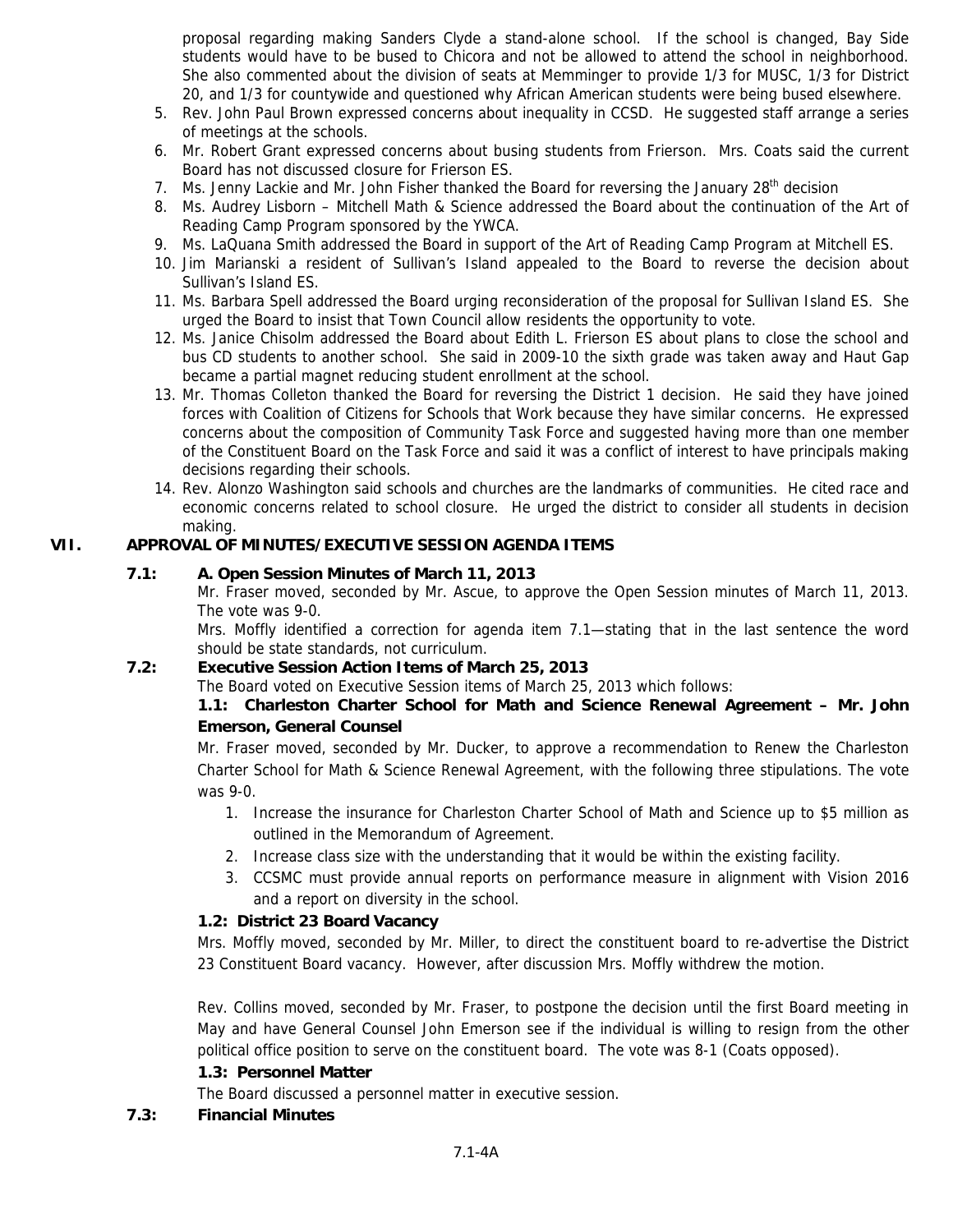The Board approved the Financial Minutes of March 11, 2013 and received updates of the Financial Minutes of November 12, 2012 and December 10, 2012 shown below.

## **A. Financial Minutes of March 11, 2013**

Mr. Garrett moved, seconded by Mr. Fraser, to approve the Financial Minutes of March 11, 2013. The vote was 9-0.

Mr. Ascue asked about 10.1G annual subscription amount. Mr. Bobby said the subscription is for one year only and he was hopeful about a long term solution to fix the internet problem.

#### **B. Financial Minutes of November 12, 2012**

The Board received the Financial Minutes of November 12, 2012 as information.

 **C. Financial Minutes of December 10, 2012**

The Board received the Financial Minutes of December 10, 2012 as information.

## **VIII. CAE UPDATE**

## **IX. MANAGEMENT REPORT(S)**

## **9.1: A. Head Start February 2013 Financial Report – Dr. Lerah Lee, Executive Director – Early Childhood Education**

The Board received the Head Start February 2013 Financial Report as information.

Mr. Steve Markiew said the district is 75% through the grant period and is right on target. There are no major issues or concerns at this time. Mrs. Coats asked if this is a rollover grant and why all the budgeted funds weren't used. Markiew said this is the second year of the grant and adjustments were made earlier that created credits. He said they are working their way through the process to see if adjustments are needed since this is the first year and a learning curve.

Mr. Garrett asked about the Early Childhood curriculum. Dr. Lee said the creative curriculum is used for infants and toddlers. She said Mr. Markiew spoke earlier about CD/HeadStart collaboration teachers. Then Mr. Garrett asked if students were tracked from HeadStart all the way through school. Dr. Lee said they are working to provide a seamless approach from Head Start through the elementary grades. The primary academy process is new but they are working on a way to monitor achievements.

Rev. Collins asked about Early Childhood capacity. Dr. Lee said 1,145 students are enrolled in HeadStart and Early Childhood. That is their funding capacity. Rev. Collins asked if there could be more space next year. Dr. Lee said that is the maximum number of students they can enroll. Rev. Collins suggested growing the program. Dr. McGinley said it could be expanded outside of HeadStart but it would require more funds and space. Mr. Barter said the District could expand the program outside of HeadStart.

Mrs. Moffly said at a recent workshop it was mentioned by Dr. McGinley that research has proven that there is no benefit to the program. She said the program was basically a "babysitting" program which is expensive. Then she asked about the funding match by CCSD and if it included facility and transportation. Dr. Lee said the 20% match is approximately \$2 million. Dr. Lee said while there are long term benefits, the most important part at this point is social/emotional development and that is a key predictor for academic success. Therefore it is necessary to build the foundation early to avoid a struggle later on.

Mrs. Moffly said research to prove that the earlier children institutionalize the more behavioral problems they will have earlier on. Mr. Barter and Mrs. Coats reminded the group that the financial report was the only thing being reviewed at this time. After Mrs. Moffly said decisions about the future of the program need to be considered; it was determined that it was a topic for a future Board workshop.

## **X. COMMITTEE REPORT(S)**

#### **10.1: Audit & Finance Committee – Mr. John Barter**

Rev. Collins left the meeting at 7:35 pm. Therefore, he did not vote on the remainder of agenda items listed below.

 **A. Funding for Fixed Cost of Ownership Needs for Fiscal Year 2014 & Resolution Authorizing Issuance of General Obligation Bond Anticipation Notes, Series 2013A and**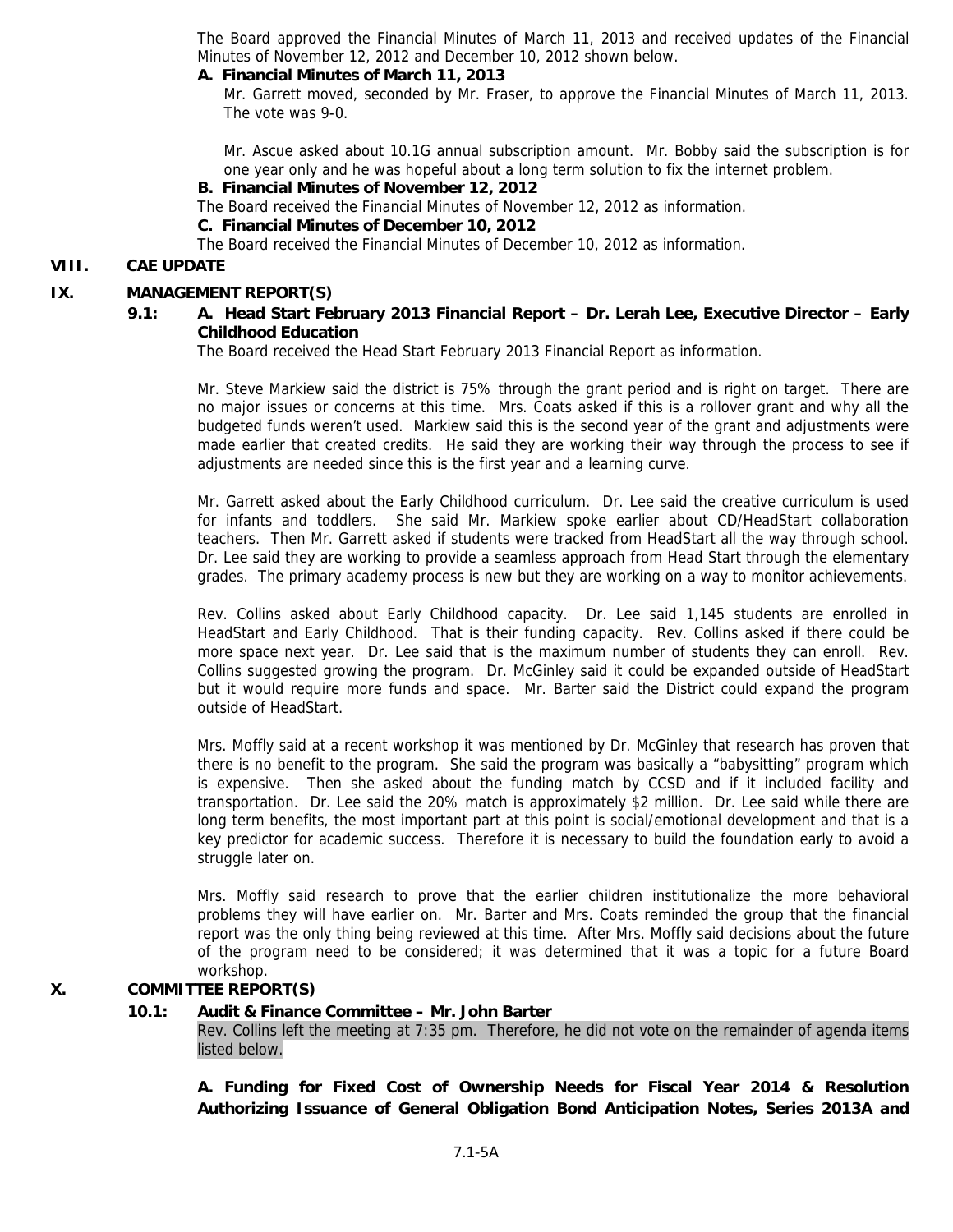#### **Series 2013B – Mr. Michael Bobby, Chief of Finance & Operations**

Mr. Barter moved, seconded by Mr. Fraser, to approve a recommendation to adopt the resolution approving the Spring 2013 Bond Anticipation Notes Series 2013A in the amount of \$33,000,000 and Series 2013B in the amount of \$25,000,000 to fund projects identified by staff. The vote was 9-0.

Mr. Ducker asked how amounts were determined. Mr. Bobby said projects estimates came from facilities folks, Construction Managers, and technology staff. After Mr. Bobby said these are high level estimates he said concerns with any could be directed to him. Mr. Ducker asked why stadium light funds are identified for James Island Charter. Mr. Bobby said because they have needs in that regard. Other larger amounts would be identified in the next building program.

Mrs. Moffly asked if some projects listed would come up for replacement in the next building program. Mr. Bobby said the things identified are things that could be done now. There are far more projects and if anyone feels that something else should be considered, they should call it to his attention. Mr. Bobby said no contract is being awarded to anyone at this time. Mr. Bobby said approval of this item gives the board the opportunity to get the money in hand. If the Board desires to review the list further, they must do so soon, preferable at the next Board workshop, since the intent is to get the work done this summer.

#### **B. Budget Amendment FY 2013 – Mr. Michael Bobby, Chief of Finance & Operations**  Note: Changed to a discussion item.

The Board discussed the recommendation to pay the step increase for 2012-13 to the administrative staff who were included in the pay for performance group as identified in the original budget resolution and who otherwise would have received a second step increase if not exempted from the same by the action of specific to administrators pay for performance concept. The payout amount is \$18,931.85 plus benefits at 23.7% for a total of \$23,418.70.

Mr. Barter said thirty five were identified and twelve of thirteen are considered for pay for performance. The Audit & Finance Committee will review further and bring a recommendation forward. No action was taken since this item was changed to a discussion item.

Mr. Fraser said he is disappointed that there is no plan at this time due to the change in philosophy. Mr. Garrett said he supports evaluation and Pay for Performance starting at the top and working to the bottom. Mrs. Coats said it is clear that the tangible goal has not been reached and she would like to see tangible evidence.

Mr. Ducker asked about the plan for evaluation and what will be different next year as opposed to previous years. Mr. Barter said it would be discussed and reported out at a future meeting. Dr. McGinley said she was not a part of discussion. However, Mr. Bobby shared some hurdles to make it happen. She said awarding the 13 was going to be the basis for future decisions. She said the results would be provided until the test scores are received. She said the issue was that the 13 were being treated different from others. Mr. Barter invited the Superintendent and Board members to attend the Audit & Finance meeting to discuss this topic and asked Mrs. Portia Stoney to include information available in the Friday Update.

#### **C. Modification of Approved Project List under the Qualified School Construction Bond Program – Mr. Michael Bobby, Chief of Finance & Operations**

Mr. Barter moved, seconded by Mr. Garrett, approval of the allocation of remaining Qualified School Construction Bond funds for projects listed below. The funding source is Qualified School Construction Bond Program. The vote was 8-0. Note Rev. Collins left earlier, therefore he did not vote on this item.

- 1. Renovation of student restrooms at Lincoln HS.
- 2. Replacement and repair of the Laing MS roof along with other appropriate building envelope repairs to ensure integrity with respect to water intrusion to include appropriate flashing, potential tuck pointing and sealing, windows, and doors.
- 3. Expansion of the training room at Wando HS to support the sports medicine program, a career technical education program offered at Wando HS.

Mr. Ascue asked if some projects could be moved from the FFE to QSCB. Mr. Bobby said it could be moved, but some projects weren't eligible for QSCB. He didn't suggest the Board move in that direction because he didn't see anything on the FFE list that is eligible for QSCB. Mr. Ascue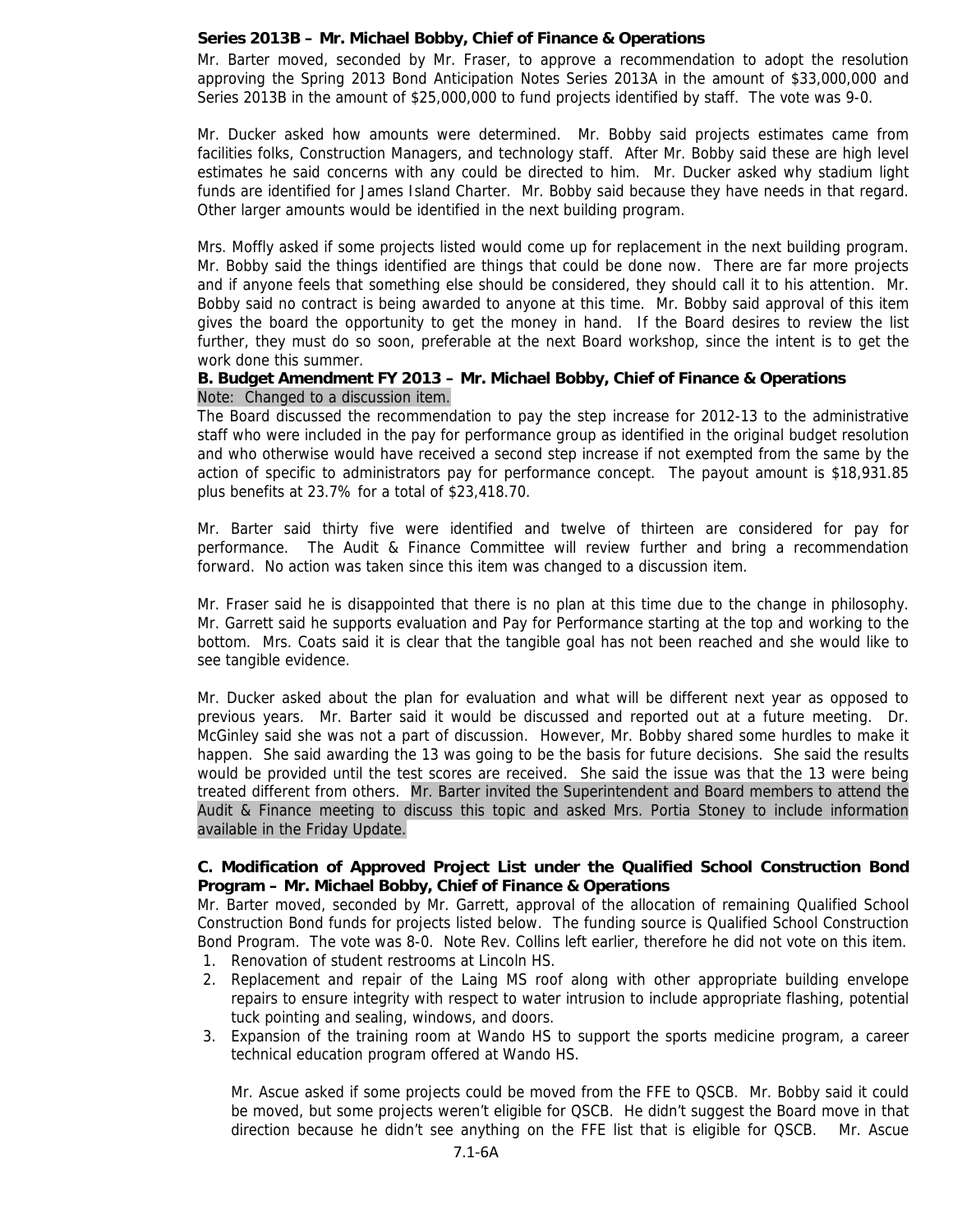asked about the field house at Baptist Hill HS. Mr. Bobby said the list of projects is what the Board voted on earlier and the field house was not included in the project.

 **D. Montessori Community School of Charleston (QSCB) – Trident Construction Change Order No. 004 (Cooling Tower) for Approval – Mr. Bill Lewis, Chief Operations Officer** 

Mr. Barter moved, seconded by Mr. Fraser, to approve a recommendation to award a change order to Trident Construction to provide a cooling tower for the Montessori Community School of Charleston and Springfield ES common/shared area, in the amount of \$229,955.83. The funding source is Qualified School Construction Bond Program. The vote was 8-0. Note Rev. Collins left earlier, therefore he did not vote on this item.

Mr. Ducker asked if Trident bid on this project. Mr. Lewis said it is designed to accelerate a cooling tower. Mr. Lewis said the intent is to accelerate the project.

## **E. Montessori Community School of Charleston (QSCB) – Trident Construction Change Order No. 005 (Soil Mitigation Earthquake Drains & Surcharge) for Approval – Mr. Bill Lewis, Chief Operations Officer**

Mr. Barter moved, seconded by Mr. Fraser, to approve a change order to Trident Construction for a soil mitigation program (installation of earthquake drains & surcharge) for Montessori Community School of Charleston & Springfield ES common/shared area, in the amount of \$433,569.31. The funding source is Sales Tax funds. The vote was 8-0. Note Rev. Collins left earlier, therefore he did not vote on this item.

## **F. Request to Purchase Staff Development Services**

Mr. Fraser moved, seconded by Mr. Ascue, to approve a recommendation to approve a contract request and funding to purchase services from EDUCATE  $1<sup>st</sup>$ . The funding source is Federal Funds. The amount is \$59,000. The vote was 7-1 (Moffly opposed).

## **Note: This item was moved to the Consent Agenda.**

## **10.2: Policy Committee – Mr. Chris Fraser**

#### **A. Second Reading Policy BBAAA - Constituent Board Powers and Duties – Mr. John Emerson, General Counsel**

Mr. Fraser moved, seconded by Mr. Ascue, to approve the second reading of Board Policy BBAAA – Constituent Board Powers and Duties. The vote was 8-0.

#### **B. Second Reading Policy GCKBA - Transfer of Administrative Staff – Mr. John Emerson, General Counsel**

Mr. Fraser moved, seconded by Mr. Ascue, to approve the second reading of Board Policy GCKBA – Transfer of Administrative Staff. The vote was 8-0.

## **C. Second Reading Policy GCQC- Resignation of Teachers – Mr. John Emerson, General Counsel**

Mr. Fraser moved, seconded by Mr. Ascue, to approve the second reading of Board Policy GCQC – Resignation of Teachers. The vote was 8-0.

#### **D. Second Reading Policy KB- Parental Involvement in Education – Mr. John Emerson, General Counsel**

Mr. Fraser moved, seconded by Mr. Ascue, to approve the second reading of Board Policy BBAAA – Constituent Board Powers and Duties. The vote was 8-0.

Mr. Fraser suggested modifying item to bring back to board before promulgated.

## **XI. POTENTIAL CONSENT AGENDA ITEMS**

## **11.1: A. Approval of Academic Summer Camp Expenditures through Title I Funding – Mrs. Michele English Watson, Ex. Director of Federal Programs**

Mr. Fraser moved, seconded by Mr. Barter, to approve a recommendation to approve academic summer camp expenditures through Title I funding. The cost is \$491,050. The funding source is Title I funds. The vote was 7-1 (Moffly opposed)

Mrs. Michele English Watson shared information regarding the Kaleidoscope Summer Camp goals, research, and implementation.

Mrs. Moffly asked if parents could opt out on the testing and said students were over tested. Mrs. Watson said the test is to identify the student level and said it is not a comprehensive test.

Mr. Ducker said he wanted to see the Summer Camp results. Mrs. Michele English-Watson said it was